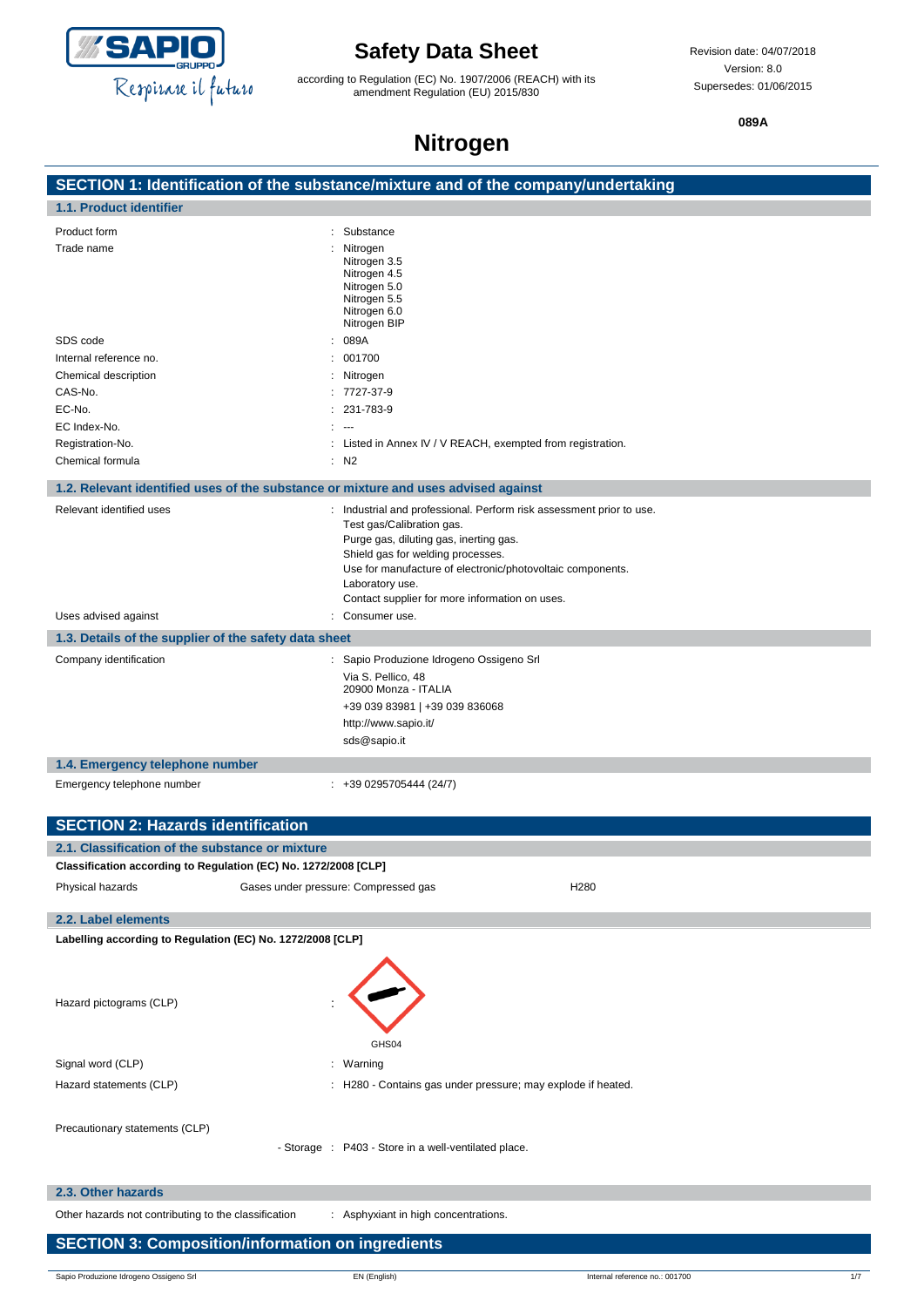

according to Regulation (EC) No. 1907/2006 (REACH) with its amendment Regulation (EU) 2015/830

**089A**

## **Nitrogen**

### **3.1. Substances**

| <b>Name</b> | <b>Product identifier</b>                                                            | $\%$ | <b>Classification according to Regulation (EC)</b><br>No. 1272/2008 [CLP] |
|-------------|--------------------------------------------------------------------------------------|------|---------------------------------------------------------------------------|
| Nitrogen    | CAS-No.: 7727-37-9<br>EC-No.: 231-783-9<br>EC Index-No.: ---<br>Registration-No.: *1 | 100  | Press. Gas (Comp.), H280                                                  |

*Contains no other components or impurities which will influence the classification of the product.*

*\*1: Listed in Annex IV / V REACH, exempted from registration.*

*\*2: Registration deadline not expired.*

*\*3: Registration not required: Substance manufactured or imported < 1t/y.*

**3.2. Mixtures**

Not applicable

I

## **SECTION 4: First aid measures**

| 4.1. Description of first aid measures                           |                                                                                                                                                                                             |  |
|------------------------------------------------------------------|---------------------------------------------------------------------------------------------------------------------------------------------------------------------------------------------|--|
| - Inhalation                                                     | Remove victim to uncontaminated area wearing self contained breathing apparatus. Keep victim warm and<br>rested. Call a doctor. Perform cardiopulmonary resuscitation if breathing stopped. |  |
| - Skin contact                                                   | Adverse effects not expected from this product.                                                                                                                                             |  |
| - Eye contact                                                    | Adverse effects not expected from this product.                                                                                                                                             |  |
| - Ingestion                                                      | Ingestion is not considered a potential route of exposure.                                                                                                                                  |  |
|                                                                  |                                                                                                                                                                                             |  |
| 4.2. Most important symptoms and effects, both acute and delayed |                                                                                                                                                                                             |  |

In high concentrations may cause asphyxiation. Symptoms may include loss of mobility/consciousness. Victim may not be aware of asphyxiation. Refer to section 11.

**4.3. Indication of any immediate medical attention and special treatment needed**

None.

| <b>SECTION 5: Firefighting measures</b>                                  |                                                                                                                                                                                                                                                                                                                                                                                                                                                                                                                                                                                                                                                                                                                                                                                                                                                                                               |
|--------------------------------------------------------------------------|-----------------------------------------------------------------------------------------------------------------------------------------------------------------------------------------------------------------------------------------------------------------------------------------------------------------------------------------------------------------------------------------------------------------------------------------------------------------------------------------------------------------------------------------------------------------------------------------------------------------------------------------------------------------------------------------------------------------------------------------------------------------------------------------------------------------------------------------------------------------------------------------------|
| 5.1. Extinguishing media                                                 |                                                                                                                                                                                                                                                                                                                                                                                                                                                                                                                                                                                                                                                                                                                                                                                                                                                                                               |
| - Suitable extinguishing media                                           | : Water spray or fog.                                                                                                                                                                                                                                                                                                                                                                                                                                                                                                                                                                                                                                                                                                                                                                                                                                                                         |
| - Unsuitable extinguishing media                                         | Do not use water jet to extinguish.                                                                                                                                                                                                                                                                                                                                                                                                                                                                                                                                                                                                                                                                                                                                                                                                                                                           |
| 5.2. Special hazards arising from the substance or mixture               |                                                                                                                                                                                                                                                                                                                                                                                                                                                                                                                                                                                                                                                                                                                                                                                                                                                                                               |
| Specific hazards                                                         | Exposure to fire may cause containers to rupture/explode.                                                                                                                                                                                                                                                                                                                                                                                                                                                                                                                                                                                                                                                                                                                                                                                                                                     |
| Hazardous combustion products                                            | : None.                                                                                                                                                                                                                                                                                                                                                                                                                                                                                                                                                                                                                                                                                                                                                                                                                                                                                       |
| 5.3. Advice for firefighters                                             |                                                                                                                                                                                                                                                                                                                                                                                                                                                                                                                                                                                                                                                                                                                                                                                                                                                                                               |
| Specific methods<br>Special protective equipment for fire fighters       | Use fire control measures appropriate for the surrounding fire. Exposure to fire and heat radiation may cause<br>gas receptacles to rupture. Cool endangered receptacles with water spray jet from a protected position.<br>Prevent water used in emergency cases from entering sewers and drainage systems.<br>If possible, stop flow of product.<br>Use water spray or fog to knock down fire fumes if possible.<br>Move containers away from the fire area if this can be done without risk.<br>In confined space use self-contained breathing apparatus.<br>Standard protective clothing and equipment (Self Contained Breathing Apparatus) for fire fighters.<br>Standard EN 137 - Self-contained open-circuit compressed air breathing apparatus with full face mask.<br>Standard EN 469 - Protective clothing for firefighters. Standard - EN 659: Protective gloves for firefighters. |
| <b>SECTION 6: Accidental release measures</b>                            |                                                                                                                                                                                                                                                                                                                                                                                                                                                                                                                                                                                                                                                                                                                                                                                                                                                                                               |
| 6.1. Personal precautions, protective equipment and emergency procedures |                                                                                                                                                                                                                                                                                                                                                                                                                                                                                                                                                                                                                                                                                                                                                                                                                                                                                               |
|                                                                          | Try to stop release.<br>Evacuate area.<br>Wear self-contained breathing apparatus when entering area unless atmosphere is proved to be safe.<br>Ensure adequate air ventilation.                                                                                                                                                                                                                                                                                                                                                                                                                                                                                                                                                                                                                                                                                                              |
|                                                                          | Act in accordance with local emergency plan.                                                                                                                                                                                                                                                                                                                                                                                                                                                                                                                                                                                                                                                                                                                                                                                                                                                  |

Stay upwind.

Oxygen detectors should be used when asphyxiating gases may be released.

#### **6.2. Environmental precautions**

Try to stop release.

### **6.3. Methods and material for containment and cleaning up**

Ventilate area.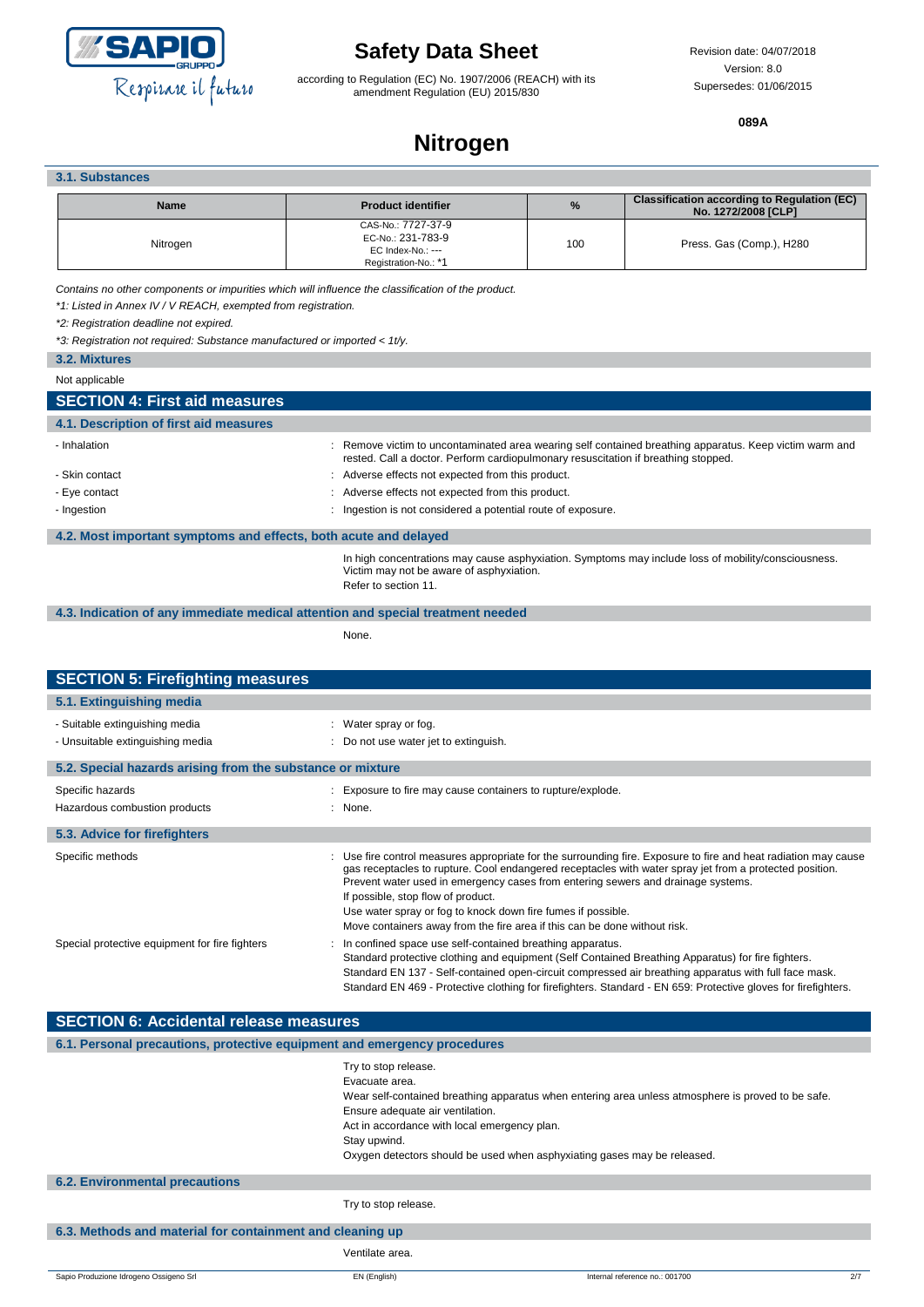

according to Regulation (EC) No. 1907/2006 (REACH) with its amendment Regulation (EU) 2015/830

Revision date: 04/07/2018 Version: 8.0 Supersedes: 01/06/2015

**089A**

# **Nitrogen**

**6.4. Reference to other sections**

See also sections 8 and 13.

| <b>SECTION 7: Handling and storage</b>                            |                                                                                                                                                                                                                                                                                                                                                                                                                                                                                                                                                                                                                                                                                                                                                                                                                                                                                                                                                                                                                                                                                                                                                                                                                                                                                                                                                                                                             |
|-------------------------------------------------------------------|-------------------------------------------------------------------------------------------------------------------------------------------------------------------------------------------------------------------------------------------------------------------------------------------------------------------------------------------------------------------------------------------------------------------------------------------------------------------------------------------------------------------------------------------------------------------------------------------------------------------------------------------------------------------------------------------------------------------------------------------------------------------------------------------------------------------------------------------------------------------------------------------------------------------------------------------------------------------------------------------------------------------------------------------------------------------------------------------------------------------------------------------------------------------------------------------------------------------------------------------------------------------------------------------------------------------------------------------------------------------------------------------------------------|
| 7.1. Precautions for safe handling                                |                                                                                                                                                                                                                                                                                                                                                                                                                                                                                                                                                                                                                                                                                                                                                                                                                                                                                                                                                                                                                                                                                                                                                                                                                                                                                                                                                                                                             |
| Safe use of the product                                           | : The product must be handled in accordance with good industrial hygiene and safety procedures.<br>Only experienced and properly instructed persons should handle gases under pressure.<br>Consider pressure relief device(s) in gas installations.<br>Ensure the complete gas system was (or is regularily) checked for leaks before use.<br>Do not smoke while handling product.<br>Use only properly specified equipment which is suitable for this product, its supply pressure and temperature.<br>Contact your gas supplier if in doubt.<br>Avoid suck back of water, acid and alkalis.<br>Do not breathe gas.<br>Avoid release of product into atmosphere.                                                                                                                                                                                                                                                                                                                                                                                                                                                                                                                                                                                                                                                                                                                                           |
| Safe handling of the gas receptacle                               | Do not allow backfeed into the container.<br>Protect receptacles from physical damage; do not drag, roll, slide or drop.<br>When moving receptacles, even for short distances, use a cart (trolley, hand truck, etc.) designed to<br>transport receptacles.<br>Leave valve protection caps in place until the container has been secured against either a wall or bench or<br>placed in a container stand and is ready for use.<br>If user experiences any difficulty operating receptacle valve discontinue use and contact supplier.<br>Never attempt to repair or modify container valves or safety relief devices.<br>Damaged valves should be reported immediately to the supplier.<br>Keep container valve outlets clean and free from contaminants particularly oil and water.<br>Replace valve outlet caps or plugs and container caps where supplied as soon as container is disconnected<br>from equipment.<br>Close container valve after each use and when empty, even if still connected to equipment.<br>Never attempt to transfer gases from one container to another.<br>Never use direct flame or electrical heating devices to raise the pressure of a container.<br>Do not remove or deface labels provided by the supplier for the identification of the receptacle contents.<br>Suck back of water into the container must be prevented.<br>Open valve slowly to avoid pressure shock. |
| 7.2. Conditions for safe storage, including any incompatibilities |                                                                                                                                                                                                                                                                                                                                                                                                                                                                                                                                                                                                                                                                                                                                                                                                                                                                                                                                                                                                                                                                                                                                                                                                                                                                                                                                                                                                             |
| 7.3. Specific end use(s)                                          | Observe all regulations and local requirements regarding storage of containers.<br>Containers should not be stored in conditions likely to encourage corrosion.<br>Container valve guards or caps should be in place.<br>Containers should be stored in the vertical position and properly secured to prevent them from falling over.<br>Stored containers should be periodically checked for general condition and leakage.<br>Keep container below 50°C in a well ventilated place.<br>Store containers in location free from fire risk and away from sources of heat and ignition.<br>Keep away from combustible materials.                                                                                                                                                                                                                                                                                                                                                                                                                                                                                                                                                                                                                                                                                                                                                                              |

None.

| <b>SECTION 8: Exposure controls/personal protection</b>                   |                                                             |                                                                                                                                                                                                                            |     |
|---------------------------------------------------------------------------|-------------------------------------------------------------|----------------------------------------------------------------------------------------------------------------------------------------------------------------------------------------------------------------------------|-----|
| 8.1. Control parameters                                                   |                                                             |                                                                                                                                                                                                                            |     |
| OEL (Occupational Exposure Limits)                                        | None available.                                             |                                                                                                                                                                                                                            |     |
| DNEL (Derived-No Effect Level)                                            | None available.                                             |                                                                                                                                                                                                                            |     |
| PNEC (Predicted No-Effect Concentration)                                  | None available.                                             |                                                                                                                                                                                                                            |     |
| 8.2. Exposure controls                                                    |                                                             |                                                                                                                                                                                                                            |     |
| 8.2.1. Appropriate engineering controls                                   |                                                             |                                                                                                                                                                                                                            |     |
| 8.2.2. Individual protection measures, e.g. personal protective equipment | Provide adequate general and local exhaust ventilation.     | Systems under pressure should be regularily checked for leakages.<br>Oxygen detectors should be used when asphyxiating gases may be released.<br>Consider the use of a work permit system e.g. for maintenance activities. |     |
|                                                                           | should be considered:                                       | A risk assessment should be conducted and documented in each work area to assess the risks related to the<br>use of the product and to select the PPE that matches the relevant risk. The following recommendations        |     |
|                                                                           |                                                             | PPE compliant to the recommended EN/ISO standards should be selected.                                                                                                                                                      |     |
| • Eye/face protection                                                     | Wear safety glasses with side shields.                      |                                                                                                                                                                                                                            |     |
|                                                                           | Standard EN 166 - Personal eye-protection - specifications. |                                                                                                                                                                                                                            |     |
| Sapio Produzione Idrogeno Ossigeno Srl                                    | EN (English)                                                | Internal reference no.: 001700                                                                                                                                                                                             | 3/7 |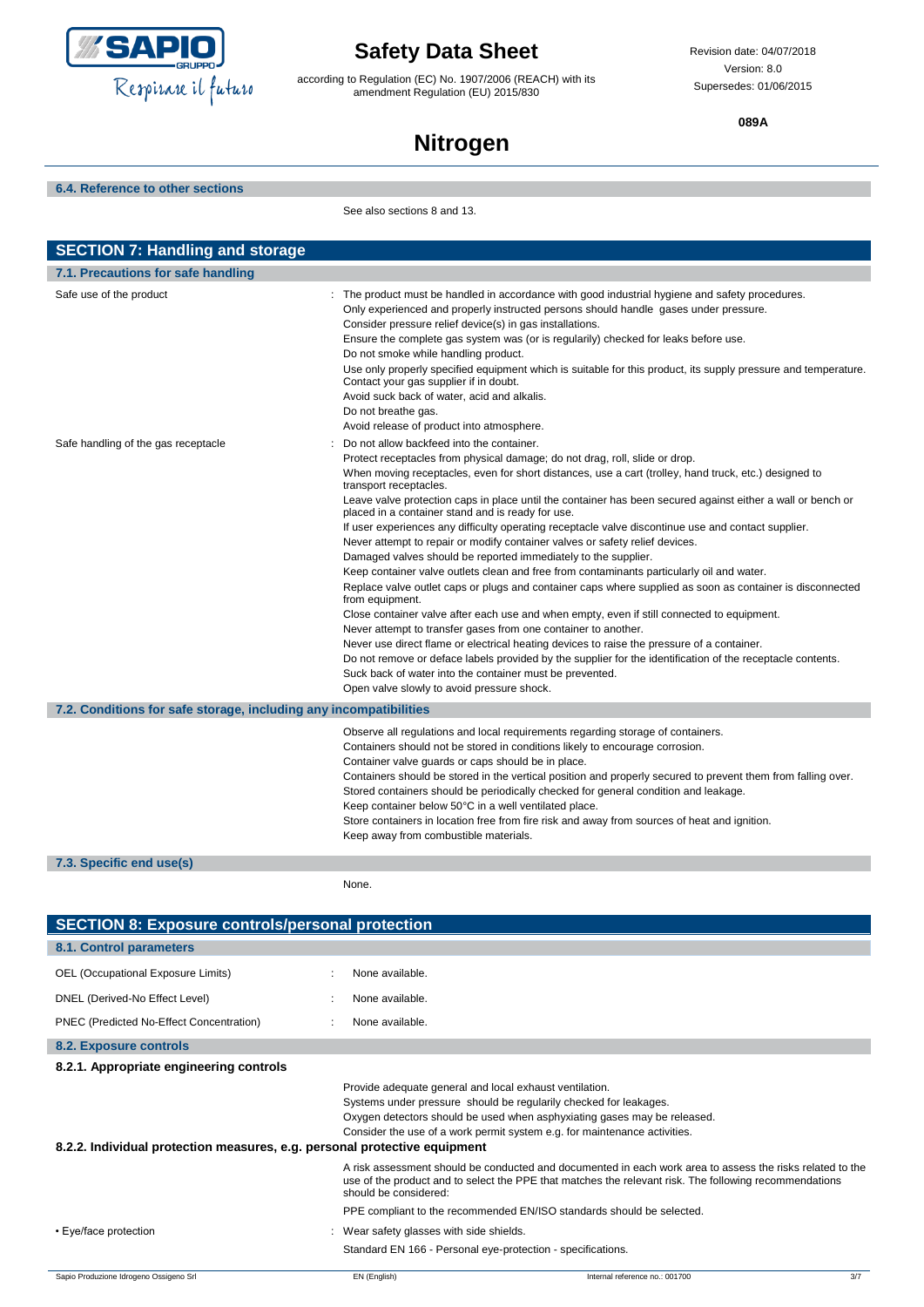

according to Regulation (EC) No. 1907/2006 (REACH) with its amendment Regulation (EU) 2015/830

Revision date: 04/07/2018 Version: 8.0 Supersedes: 01/06/2015

**089A**

## **Nitrogen**

| • Skin protection                      |                                                                                                                                      |
|----------------------------------------|--------------------------------------------------------------------------------------------------------------------------------------|
| - Hand protection                      | Wear working gloves when handling gas containers.                                                                                    |
|                                        | Standard EN 388 - Protective gloves against mechanical risk.                                                                         |
| - Other                                | Wear safety shoes while handling containers.                                                                                         |
|                                        | Standard EN ISO 20345 - Personal protective equipment - Safety footwear.                                                             |
| • Respiratory protection               | Self contained breathing apparatus (SCBA) or positive pressure airline with mask are to be used in oxygen-<br>deficient atmospheres. |
|                                        | Standard EN 137 - Self-contained open-circuit compressed air breathing apparatus with full face mask.                                |
| • Thermal hazards                      | None in addition to the above sections.                                                                                              |
| 8.2.3. Environmental exposure controls |                                                                                                                                      |

None necessary.

| <b>SECTION 9: Physical and chemical properties</b>         |                                                                              |  |
|------------------------------------------------------------|------------------------------------------------------------------------------|--|
| 9.1. Information on basic physical and chemical properties |                                                                              |  |
| Appearance                                                 |                                                                              |  |
| Physical state at 20°C / 101.3kPa<br>$\bullet$             | : Gas                                                                        |  |
| Colour                                                     | Colourless.<br>÷                                                             |  |
| Odour                                                      | : No odour warning properties.                                               |  |
| Odour threshold                                            | Odour threshold is subjective and inadequate to warn of overexposure.        |  |
| рH                                                         | Not applicable for gases and gas mixtures.<br>÷                              |  |
| Melting point / Freezing point                             | $: -210 °C$                                                                  |  |
| Boiling point                                              | $: -196 °C$                                                                  |  |
| Flash point                                                | Not applicable for gases and gas mixtures.<br>÷                              |  |
| Evaporation rate                                           | : Not applicable for gases and gas mixtures.                                 |  |
| Flammability (solid, gas)                                  | Non flammable.<br>÷.                                                         |  |
| <b>Explosive limits</b>                                    | Non flammable.<br>÷                                                          |  |
| Vapour pressure [20°C]                                     | : Not applicable.                                                            |  |
| Vapour pressure [50°C]                                     | : Not applicable.                                                            |  |
| Vapour density                                             | : Not applicable.                                                            |  |
| Relative density, liquid (water=1)                         | Not applicable.                                                              |  |
| Relative density, gas (air=1)                              | : 0,97                                                                       |  |
| Water solubility                                           | $: 20$ mg/l                                                                  |  |
| Partition coefficient n-octanol/water (Log Kow)            | : Not applicable for inorganic gases.                                        |  |
| Auto-ignition temperature                                  | Non flammable.<br>÷                                                          |  |
| Decomposition temperature                                  | : Not applicable.                                                            |  |
| Viscosity                                                  | No reliable data available.                                                  |  |
| <b>Explosive properties</b>                                | Not applicable.<br>÷                                                         |  |
| Oxidising properties                                       | : Not applicable.                                                            |  |
| 9.2. Other information                                     |                                                                              |  |
| Molar mass                                                 | $: 28$ g/mol                                                                 |  |
| Critical temperature                                       | : -147 $^{\circ}$ C                                                          |  |
| <b>SECTION 10: Stability and reactivity</b>                |                                                                              |  |
| 10.1. Reactivity                                           |                                                                              |  |
|                                                            | No reactivity hazard other than the effects described in sub-sections below. |  |
| 10.2. Chemical stability                                   |                                                                              |  |
|                                                            | Stable under normal conditions.                                              |  |
| 10.3. Possibility of hazardous reactions                   |                                                                              |  |
|                                                            | None.                                                                        |  |
| 10.4. Conditions to avoid                                  |                                                                              |  |
|                                                            |                                                                              |  |
|                                                            | Avoid moisture in installation systems.                                      |  |
| 10.5. Incompatible materials                               |                                                                              |  |
|                                                            | None.                                                                        |  |
|                                                            | For additional information on compatibility refer to ISO 11114.              |  |

**10.6. Hazardous decomposition products**

None.

| SECTION 11: Toxicological information  |              |  |
|----------------------------------------|--------------|--|
| Sapio Produzione Idrogeno Ossigeno Srl | EN (English) |  |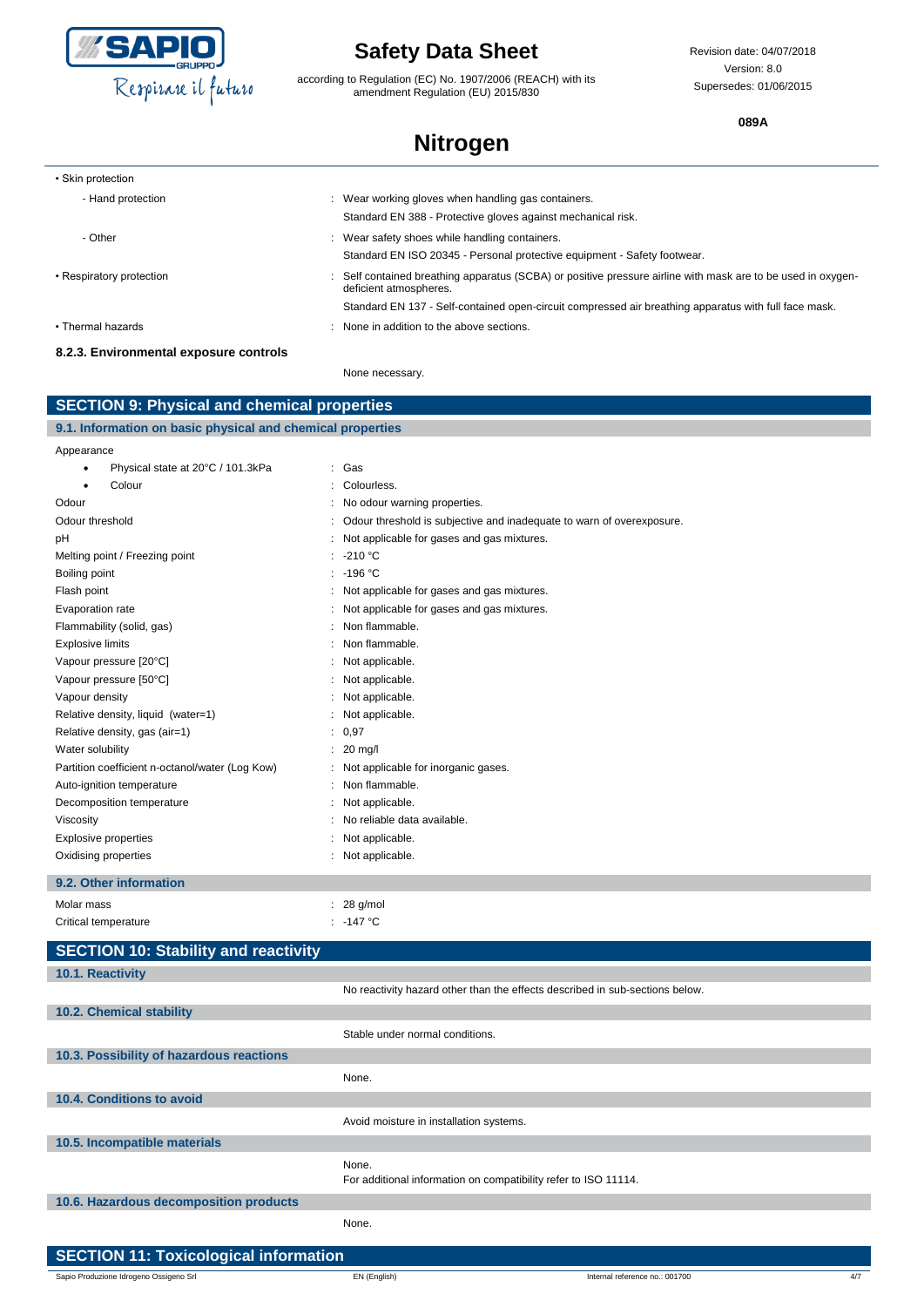

according to Regulation (EC) No. 1907/2006 (REACH) with its amendment Regulation (EU) 2015/830

Revision date: 04/07/2018 Version: 8.0 Supersedes: 01/06/2015

**089A**

## **Nitrogen**

| 11.1. Information on toxicological effects |
|--------------------------------------------|
|--------------------------------------------|

Г

| <b>Acute toxicity</b>                    | : No known toxicological effects from this product. |
|------------------------------------------|-----------------------------------------------------|
| <b>Skin corrosion/irritation</b>         | : No known effects from this product.               |
| Serious eye damage/irritation            | : No known effects from this product.               |
| Respiratory or skin sensitisation        | : No known effects from this product.               |
| Germ cell mutagenicity                   | : No known effects from this product.               |
| Carcinogenicity                          | : No known effects from this product.               |
| <b>Toxic for reproduction: Fertility</b> | : No known effects from this product.               |
| Toxic for reproduction: unborn child     | : No known effects from this product.               |
| <b>STOT-single exposure</b>              | : No known effects from this product.               |
| STOT-repeated exposure                   | : No known effects from this product.               |
| <b>Aspiration hazard</b>                 | : Not applicable for gases and gas mixtures.        |

| <b>SECTION 12: Ecological information</b>                               |                                                                                                                                                                                                                                                                                         |
|-------------------------------------------------------------------------|-----------------------------------------------------------------------------------------------------------------------------------------------------------------------------------------------------------------------------------------------------------------------------------------|
| 12.1. Toxicity                                                          |                                                                                                                                                                                                                                                                                         |
| Assessment                                                              | : No ecological damage caused by this product.                                                                                                                                                                                                                                          |
| EC50 48h - Daphnia magna<br>EC50 72h - Algae<br>LC50 96 h - Fish        | : No data available.<br>: No data available.<br>: No data available.                                                                                                                                                                                                                    |
| 12.2. Persistence and degradability                                     |                                                                                                                                                                                                                                                                                         |
| Assessment                                                              | : No ecological damage caused by this product.                                                                                                                                                                                                                                          |
| 12.3. Bioaccumulative potential                                         |                                                                                                                                                                                                                                                                                         |
| Assessment                                                              | : No data available.                                                                                                                                                                                                                                                                    |
| 12.4. Mobility in soil                                                  |                                                                                                                                                                                                                                                                                         |
| Assessment                                                              | : Because of its high volatility, the product is unlikely to cause ground or water pollution.<br>Partition into soil is unlikely.                                                                                                                                                       |
| 12.5. Results of PBT and vPvB assessment                                |                                                                                                                                                                                                                                                                                         |
| Assessment                                                              | : No data available.                                                                                                                                                                                                                                                                    |
| 12.6. Other adverse effects                                             |                                                                                                                                                                                                                                                                                         |
| Other adverse effects                                                   | : No known effects from this product.                                                                                                                                                                                                                                                   |
| Effect on the ozone layer                                               | : None.                                                                                                                                                                                                                                                                                 |
| Effect on global warming                                                | : None.                                                                                                                                                                                                                                                                                 |
| <b>SECTION 13: Disposal considerations</b>                              |                                                                                                                                                                                                                                                                                         |
| 13.1. Waste treatment methods                                           |                                                                                                                                                                                                                                                                                         |
| List of hazardous waste codes (from Commission<br>Decision 2001/118/EC) | May be vented to atmosphere in a well ventilated place.<br>Do not discharge into any place where its accumulation could be dangerous.<br>Return unused product in original receptacle to supplier.<br>: 16 05 05 : Gases in pressure containers other than those mentioned in 16 05 04. |
| <b>13.2. Additional information</b>                                     |                                                                                                                                                                                                                                                                                         |
|                                                                         | External treatment and disposal of waste should comply with applicable local and/or national regulations.                                                                                                                                                                               |
| <b>SECTION 14: Transport information</b>                                |                                                                                                                                                                                                                                                                                         |

| $\blacksquare$ SECTION 14: Transport information |        |  |  |  |
|--------------------------------------------------|--------|--|--|--|
| 14.1. UN number                                  |        |  |  |  |
| UN-No.                                           | : 1066 |  |  |  |
| 14.2. UN proper shipping name                    |        |  |  |  |
|                                                  |        |  |  |  |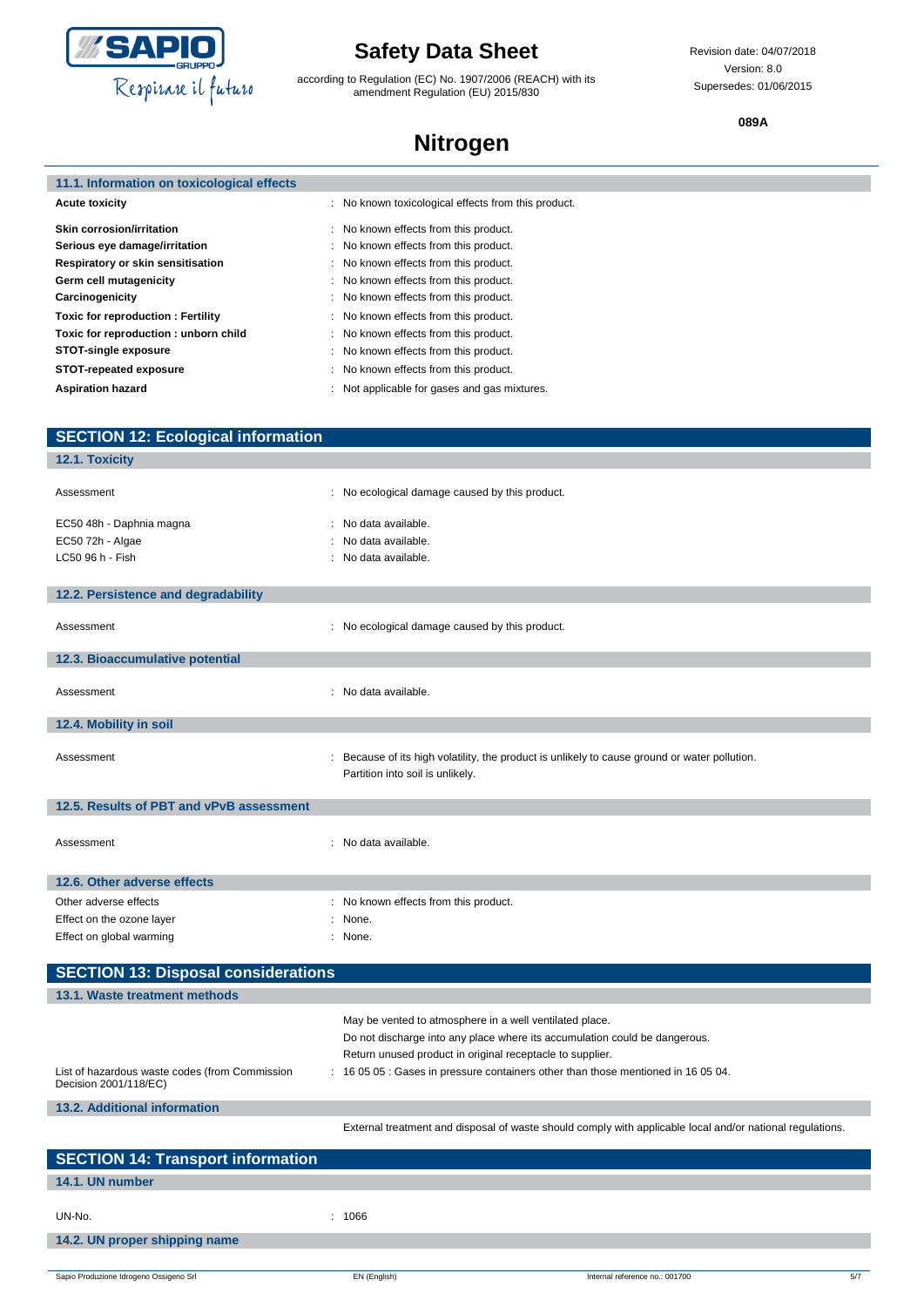

according to Regulation (EC) No. 1907/2006 (REACH) with its amendment Regulation (EU) 2015/830

Revision date: 04/07/2018 Version: 8.0 Supersedes: 01/06/2015

**089A**

| Transport by road/rail (ADR/RID)                                               | NITROGEN, COMPRESSED                                                                                                                                  |  |  |
|--------------------------------------------------------------------------------|-------------------------------------------------------------------------------------------------------------------------------------------------------|--|--|
| Transport by air (ICAO-TI / IATA-DGR)                                          | Nitrogen, compressed                                                                                                                                  |  |  |
| Transport by sea (IMDG)                                                        | NITROGEN, COMPRESSED                                                                                                                                  |  |  |
| 14.3. Transport hazard class(es)                                               |                                                                                                                                                       |  |  |
| Labelling                                                                      |                                                                                                                                                       |  |  |
|                                                                                |                                                                                                                                                       |  |  |
|                                                                                |                                                                                                                                                       |  |  |
|                                                                                |                                                                                                                                                       |  |  |
|                                                                                | 2.2 : Non-flammable, non-toxic gases.                                                                                                                 |  |  |
| Transport by road/rail (ADR/RID)                                               |                                                                                                                                                       |  |  |
| Class<br>Classification code                                                   | $\therefore$ 2<br>: 1A                                                                                                                                |  |  |
| Hazard identification number                                                   | : 20                                                                                                                                                  |  |  |
| <b>Tunnel Restriction</b>                                                      | : E - Passage forbidden through tunnels of category E                                                                                                 |  |  |
| Transport by air (ICAO-TI / IATA-DGR)                                          |                                                                                                                                                       |  |  |
| Class / Div. (Sub. risk(s))                                                    | : 2.2                                                                                                                                                 |  |  |
| Transport by sea (IMDG)                                                        |                                                                                                                                                       |  |  |
| Class / Div. (Sub. risk(s))<br>Emergency Schedule (EmS) - Fire                 | : 2.2<br>$: F-C$                                                                                                                                      |  |  |
| Emergency Schedule (EmS) - Spillage                                            | $: S-V$                                                                                                                                               |  |  |
|                                                                                |                                                                                                                                                       |  |  |
| 14.4. Packing group                                                            |                                                                                                                                                       |  |  |
| Transport by road/rail (ADR/RID)                                               | Not applicable                                                                                                                                        |  |  |
| Transport by air (ICAO-TI / IATA-DGR)                                          | Not applicable                                                                                                                                        |  |  |
| Transport by sea (IMDG)                                                        | Not applicable                                                                                                                                        |  |  |
| <b>14.5. Environmental hazards</b>                                             |                                                                                                                                                       |  |  |
| Transport by road/rail (ADR/RID)                                               | None.                                                                                                                                                 |  |  |
| Transport by air (ICAO-TI / IATA-DGR)                                          | None.                                                                                                                                                 |  |  |
| Transport by sea (IMDG)                                                        | None.                                                                                                                                                 |  |  |
| 14.6. Special precautions for user                                             |                                                                                                                                                       |  |  |
| <b>Packing Instruction(s)</b>                                                  |                                                                                                                                                       |  |  |
| Transport by road/rail (ADR/RID)                                               | : P200                                                                                                                                                |  |  |
| Transport by air (ICAO-TI / IATA-DGR)                                          |                                                                                                                                                       |  |  |
| Passenger and Cargo Aircraft<br>Cargo Aircraft only                            | 200.<br>: 200.                                                                                                                                        |  |  |
| Transport by sea (IMDG)                                                        | P200                                                                                                                                                  |  |  |
|                                                                                |                                                                                                                                                       |  |  |
| Special transport precautions                                                  | Avoid transport on vehicles where the load space is not separated from the driver's compartment.                                                      |  |  |
|                                                                                | Ensure vehicle driver is aware of the potential hazards of the load and knows what to do in the event of an<br>accident or an emergency.              |  |  |
|                                                                                | Before transporting product containers:                                                                                                               |  |  |
|                                                                                | - Ensure there is adequate ventilation.                                                                                                               |  |  |
|                                                                                | - Ensure that containers are firmly secured.                                                                                                          |  |  |
|                                                                                | - Ensure container valve is closed and not leaking.                                                                                                   |  |  |
|                                                                                | - Ensure valve outlet cap nut or plug (where provided) is correctly fitted.<br>- Ensure valve protection device (where provided) is correctly fitted. |  |  |
|                                                                                |                                                                                                                                                       |  |  |
| 14.7. Transport in bulk according to Annex II of MARPOL 73/78 and the IBC Code |                                                                                                                                                       |  |  |
|                                                                                | Not applicable.                                                                                                                                       |  |  |
| <b>SECTION 15: Regulatory information</b>                                      |                                                                                                                                                       |  |  |
|                                                                                | 15.1 Safety, health and environmental regulations/legislation specific for the substance or mixture                                                   |  |  |
| <b>EU-Regulations</b>                                                          |                                                                                                                                                       |  |  |
| Restrictions on use                                                            | None.                                                                                                                                                 |  |  |
| Seveso Directive : 2012/18/EU (Seveso III)                                     | : Not covered.                                                                                                                                        |  |  |
|                                                                                |                                                                                                                                                       |  |  |
| <b>National regulations</b>                                                    |                                                                                                                                                       |  |  |
| National legislation                                                           | : Ensure all national/local regulations are observed.                                                                                                 |  |  |
| Sapio Produzione Idrogeno Ossigeno Srl                                         | EN (English)<br>Internal reference no.: 001700<br>6/7                                                                                                 |  |  |